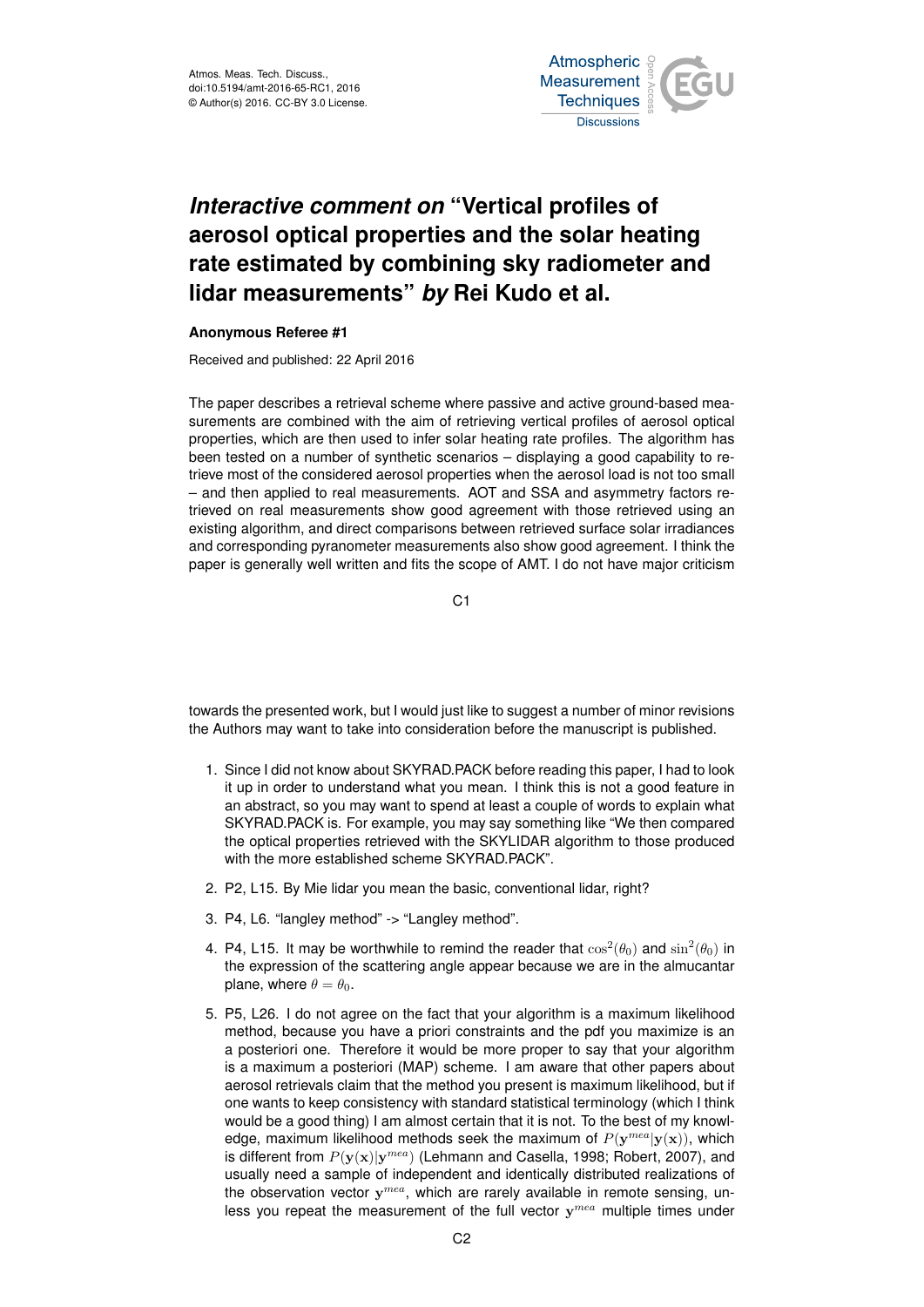identical conditions and use all the repeated measurements to build a joint pdf that you later maximize with respect to x. This remark may seem pedantic, but the difference between MAP and maximum likelihood has some remarkable consequences. For instance, maximum likelihood estimates are invariant to reparameterizations (i.e., if  $x_0$  is the optimal estimate of x then  $g(x_0)$  is the optimal estimate of  $g(x)$  for any bijective function g), whereas MAP estimates are not. MAP estimates are numerically equal to maximum likelihood if a flat (improper) prior is used, but of course being numerically equal does not mean that they are the same thing.

- 6. P6, L6. If W is the covariance matrix then its diagonal elements are the squares of the standard errors in the measurements (not the errors themselves) and in equation (4) you should replace  $W^2$  with W. If, instead, the diagonal elements of  ${\bf W}$  are the errors then it is correct to keep  ${\bf W}^2$  in eq. (4) but you should say that  $\mathbf{W}^2$  (not  $\mathbf{W})$  is the covariance matrix.
- 7. P6, L15 and eq. (5) and (6). I do not find the notation very clear. Wouldn't it be better to just say that  $\mathbf{y}_{mea}$  contains  $\tau_{ext}^{mea}$  at all wavelengths,  $I^{mea}$  at all wavelengths and scattering angles and  $\delta_{ave}^{mea}$  at 532 nm? Or, if you want to use an equation, you may use the more established notation

 $\mathbf{y}^{mea} = [\tau_{ext}^{mea}(\lambda_1), \ldots, \tau_{ext}^{mea}(\lambda_n), I^{mea}(\Theta_1, \lambda_1), I^{mea}(\Theta_2, \lambda_1), \ldots]$ 

 $\ldots, I^{mea}(\Theta_m, \lambda_n), \delta^{mea}_{ave}(532 \,\text{nm})]$ 

or you can summarize the content of the vector in a table. Similarly, in eq. (6) wouldn't it be clearer if you just state that x contains real and imaginary part of refractive index at all SKYR wavelengths plus all the other parameters?

8. P9, equations. Again, the notation of the formulas looks a bit confusing to me. The suggestions I would give you are similar to those given in the previous point.

 $C<sub>3</sub>$ 

- 9. P11, eq.(21). W and  $W_a$  should be uppercase. Please re-check whether there should be  $W^2$  or W depending on the choice you make about the meaning of W (see point 6).
- 10. P12, L24. "In actuality" -> "Actually" or "Eventually".
- 11. P13, L27. It is not clear to me what does "the broadband wavelength regions of solar radiation" mean.
- 12. P13, L28. "The wavelengths of the optical properties" -> "The wavelengths at which the optical properties . . . are obtained".
- 13. P14, L2. Which kind of interpolation did you use to compute the refractive index between 532 and 1064 nm? I guess linear is enough for the real part, but what about the imaginary part?
- 14. P15, L2. "other than" -> "except" (it sounds clearer).
- 15. P15, L3. Is the size distribution only retrieved at 540 and 3540 m? Is that enough to call that a "profile of the aerosol size distribution"? Furthermore, you assume a bimodal lognormal size distribution and – if I understood correctly – you fit mode radii and widths for the entire column in step 1, whereas in step 2 you keep those values fixed but update  $C_1$  and  $C_2$  per layer. Then, I guess, your estimate of the aerosol size distribution profile is controlled by these two parameters, right? Wouldn't it be more informative to compare and plot the profiles of  $C_1(z)$  and  $C_2(z)$ ?
- 16. P15, L7. "plotted" -> "shows"; "the aerosol optical thickness of" -> "an aerosol optical thickness of".
- 17. P15, L8-9. You say the profiles of the refractive index were not estimated well, but doesn't that only apply to the imaginary part? You may want to specify that.